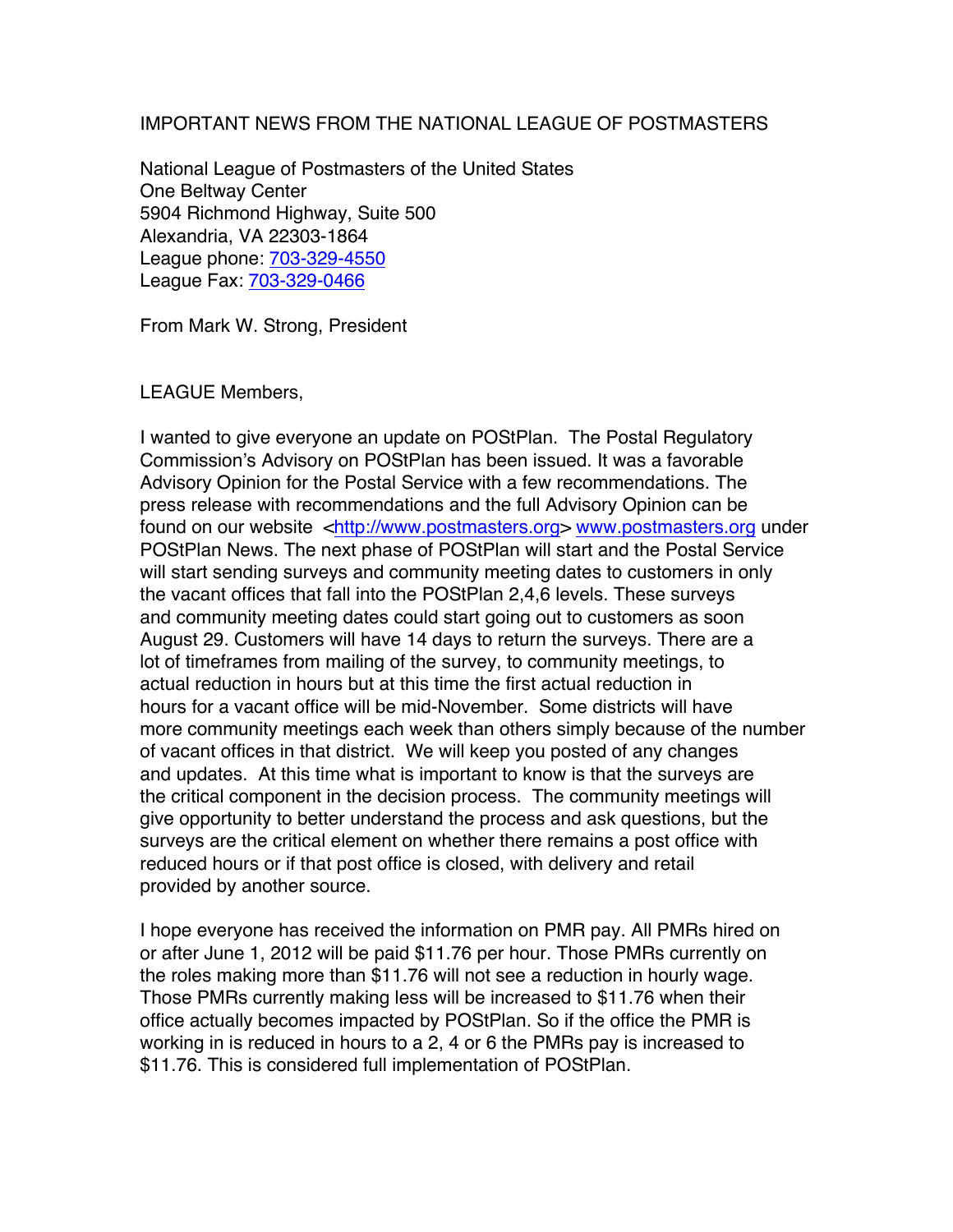All vacant level 18 and above Postmaster jobs should have been posted on 8/21/2012. This includes those that will be vacated on August 31 and Sept 30 2012 due to retirements. If you have knowledge of any jobs not going up please contact your State President or the National office. This is the last opportunity for Postmaster only competition and we want to make sure every job is posted to help impacted Postmasters.

We have received some clarification of Pre-POStPlan DUO vs. Post-POStPlan DUO impacted offices. Pre-POStPlan is any office that completed DUO prior to June 1, 2012. It has been agreed that this includes any office that moved routes before June 1, 2012 and did not cut a form 50 or complete all the proper RIF procedures. This Postmaster will receive indefinite saved salary even if impacted by the POStPlan RIF but must still be in a career position. Post-POStPlan DUO office (after June 1, 2012) will receive DUO protection indefinitely only if not going through a POStPlan RIF (20-18), if they go through a POStPlan RIF it is the normal 2 year saved salary as spelled out in the ELM.

Finally I want to talk about SOV/CSV earned hours. FY/12 is wrapping up and you should be able to take a look at your earned POStPlan hours for FY/12 to see how the office is doing compared to the original evaluated earned hours from FY/11. We will have the new FY/12 formula on the website in two weeks with the excel spreadsheet to assist you in computing these numbers. Your State President or Area Coordinator will be able to assist you if need be. Their contact information is on our website. FY/13 will start October 1, 2012 and this is the fiscal year that will be used for re-evaluation of offices impacted by POStPlan. Knowing where your office currently sits in POStPlan earned hours and making sure you are getting all the earned hours your office should be credited for is important if you want to move up in levels or stay a career office. The training video for SOV on our website ( <http://www.postmasters.com> www.postmasters.com / Education / eLearning) can help you better understand SOV/CSV.

— Mark